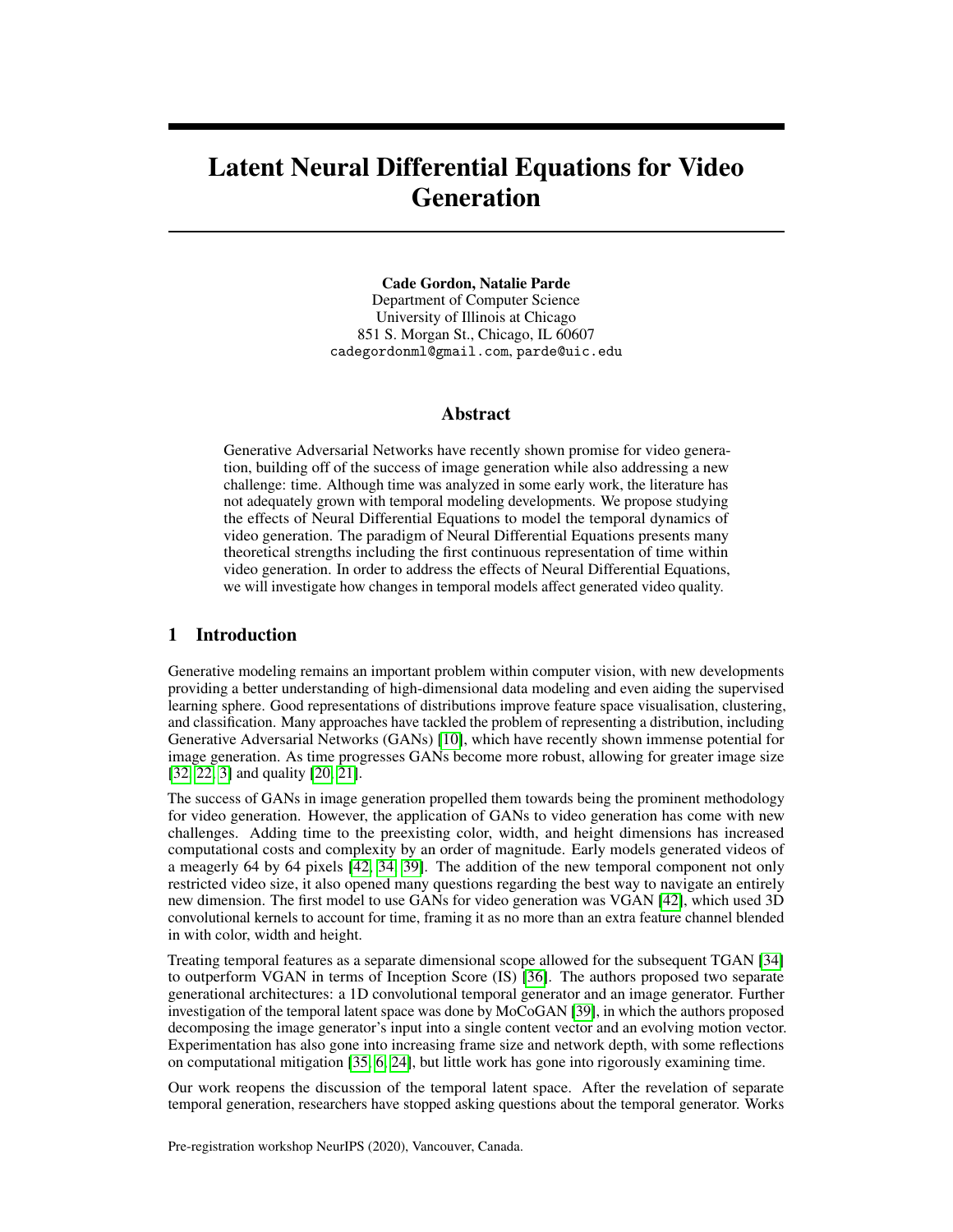after TGAN employed Long Short-Term Memory (LSTM) [\[16\]](#page-5-5) or Convolutional LSTM (CLSTM) [\[43\]](#page-6-8) blocks. To this day, the LSTM remains and has never been fully ablated or examined with control. A similar previously unproven but accepted notion was content motion decomposition. First published in 2018 as part of MoCoGAN [\[39\]](#page-6-4), content and motion decomposition was not ablated until the publication of MoFlowGAN [\[24\]](#page-6-7) in 2020. With very limited analysis, much of the temporal space remains an open question within these models.

While able to model temporal dynamics, recurrent models such as the LSTM and its variants only represent discrete samples. We propose to re-explore the temporal space under a continuous paradigm. Neural Ordinary Differential Equations (NODEs) [\[5\]](#page-5-6) offer the potential for a continuous representation of the temporal dimension. Extending the paradigm of Neural Differential Equations, we propose the first continuous video generation model.

Our work will make the following contributions:

- We will establish the first continuous GAN for video generation.
- We will experiment with multiple novel architectures for video generation.
- We will analyze how changes in the temporal latent space modality affect visual fidelity through an ablation study.

## 2 Related Work

#### 2.1 Generative Adversarial Networks

Two neural networks compose GANs: a Discriminator D and Generator G. The generator transforms a sampled noise vector z from a distribution  $p<sub>z</sub>$  and maps it to an image (or in our case a video). The Discriminator functions by taking an input image or video  $x$  and mapping it to a value representing whether it believes x is sampled from the real distribution  $p_x$  or the distribution produced by the generator  $p<sub>g</sub>$ . The two compete to minimize or maximize a loss function that may be represented generically as shown below, where  $\phi$  is a function of the Discriminator's prediction and the truth label represented as 1 (real) or 0 (fake):

$$
\max_{G} \min_{D} \mathbb{E}_{x \sim p_x} [\phi(D(x), 1)] + \mathbb{E}_{z \sim p_z} [\phi(D(G(z)), 0)]
$$

 $\phi$  is typically the identity function, cross entropy function, or hinge loss function. Loss choice has been shown to be less consequential so long as a Lipschitz constraint is met [\[31\]](#page-6-9). GANs are often difficult to train, and two approaches to increasing their stability during training time are through applying a form of Lipschitz constraint or multi-scale generation. WGAN [\[1\]](#page-5-7) and WGAN-GP [\[12\]](#page-5-8) showed the effectiveness of the Lipschitz regularization. SNGAN [\[30\]](#page-6-10) subsequently showed a refined way to enforce the constraint through spectral normalization. Progressive GAN [\[22\]](#page-6-1) stabilized training by increasing the generated resolution over time.

#### 2.2 Video Prediction

Video prediction conditions a model on a sample of frames, and models the subsequent frames. A common approach is the use of a recurrent architecture such as an LSTM [\[33,](#page-6-11) [37,](#page-6-12) [8,](#page-5-9) [17,](#page-5-10) [4,](#page-5-11) [29\]](#page-6-13). Another common methodology is using optical flow [\[27,](#page-6-14) [28,](#page-6-15) [13,](#page-5-12) [26\]](#page-6-16). Prior work has also explored the stochastic nature of videos [\[7,](#page-5-13) [2,](#page-5-14) [23,](#page-6-17) [9,](#page-5-15) [41\]](#page-6-18).

## 2.3 Video Generation

To the best of our knowledge, the first work to use a GAN to generate videos was VGAN [\[42\]](#page-6-2). VGAN generated videos using spatio-temporal convolutions with 3D kernels and fractional strides, separately generating the motion and background. In order to combine the two it used a learned mask to produce the final output.

Its successor, TGAN [\[34\]](#page-6-3), separately generated temporal and frame features. TGAN transformed a single noise vector into multiple vectors accounting for time with a temporal generator  $G_t$ , a series of 1D convolutions. The generated vectors concatenated with the starting single noise vector were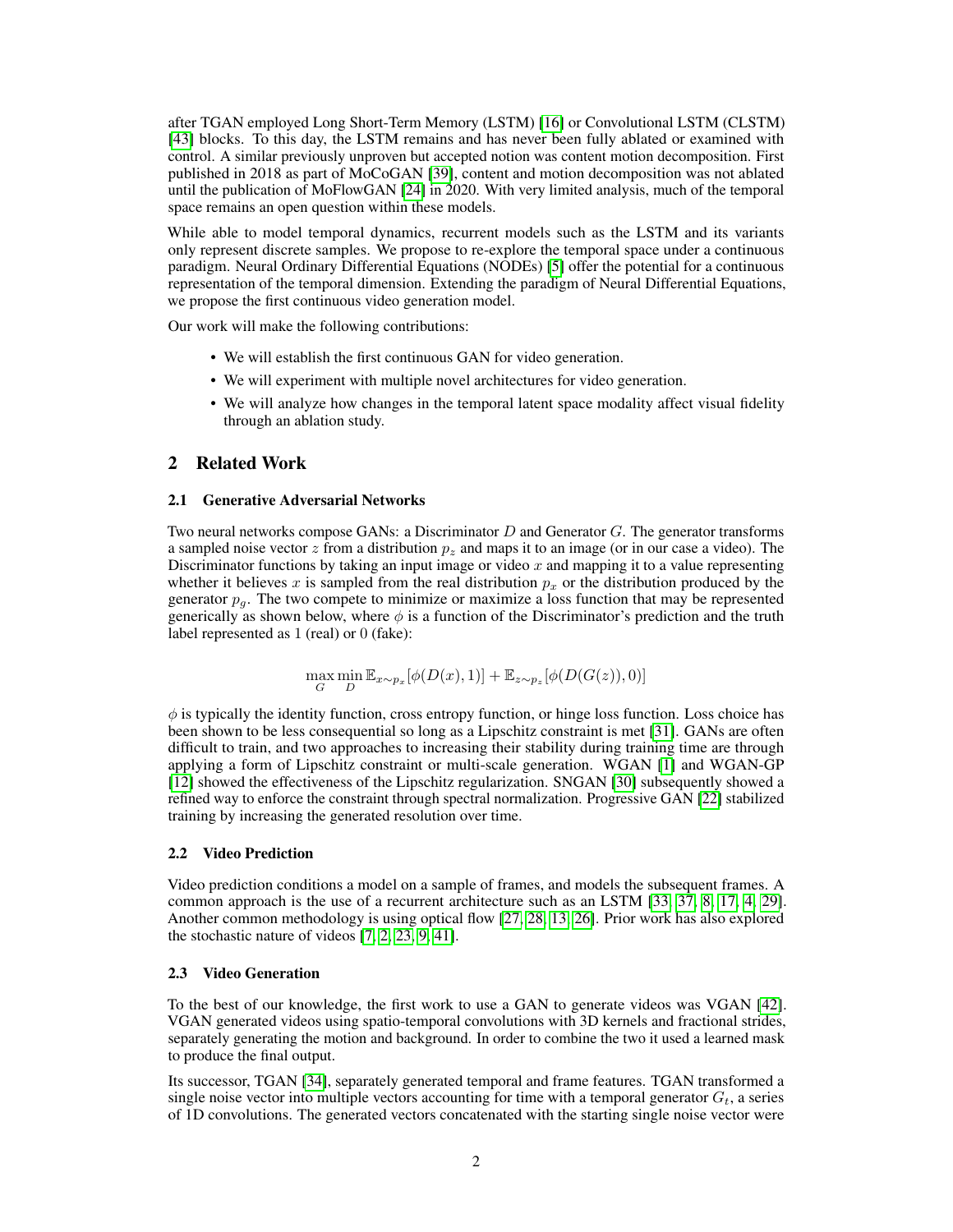

<span id="page-2-0"></span>Figure 1: A latent variable  $z_c$  is transformed by  $G_t$  into a series of temporal vectors  $z_0, z_1, ..., z_T$ . Each temporal vector  $z_t$  is concatenated with  $z_c$  and transformed into an image. Said images are joined to compose a video.

then fed into an image generator  $G_i$ . By separating temporal generation into its own process, TGAN outperformed VGAN [\[36\]](#page-6-5). The general form of  $G$  may be seen in Figure [1.](#page-2-0)

MoCoGAN [\[39\]](#page-6-4) continued in the line of temporal manipulation by using an LSTM to generate temporal features. The authors assumed that the temporal space was composed of a motion and content subspace. Though their work outperformed TGAN, it was not until MoFlowGAN [\[24\]](#page-6-7), two years later, that the content and motion decomposition was fairly ablated, with results showing that it led to a positive increase in IS. It is hard to know for many of these models which features actually allowed for their success, since the discriminator and image generation architectures change and increase in complexity from one paper to the next. In light of this, a properly controlled analysis of our proposed model will fill in many of the gaps in the current literature.

Other papers focus on increasing the dimension of the video output. DVD-GAN and MoFlowGAN [\[6,](#page-5-4) [24\]](#page-6-7) produce 128x128 pixel videos. The current state-of-the-art TGANv2 [\[35\]](#page-6-6) even boasts 192x192 pixel videos. Recently TGAN-F [\[18\]](#page-5-16) further improved performance by simplifying the discriminator of TGAN.

#### 2.4 Neural Differential Equations

NODEs [\[5\]](#page-5-6) transformed the vision of ResNets [\[14\]](#page-5-17) by giving them a continuous definition. Instead of the singular discrete additions of a neural network function  $f(x)$ , they proposed integrating using ordinary differential equation (ODE) solvers. The new interpretation allows for an approximate continuous temporal representation, where  $h$  represents the hidden state of a layer, and  $t$  represents the ordering of layers:

$$
\mathbf{h}_{t+1} = \mathbf{h}_t + f(\mathbf{h}_t) = \mathbf{h}_t + \int_t^{t+1} g(\mathbf{h}_t, t) t
$$

$$
\frac{d\mathbf{h}_t}{dt} = g(\mathbf{h}_t, t)
$$

We use t to represent time. Works like  $ODE<sup>2</sup>VAE [44]$  $ODE<sup>2</sup>VAE [44]$  extended this to second order ODEs. Much of the work surrounding NODEs revolves around Variational Autoencoders [\[5,](#page-5-6) [11,](#page-5-18) [44\]](#page-6-19). Recently, even more differential equation families have been explored; Neural Stochastic Differential Equations (NSDEs) are a successful example [\[25,](#page-6-20) [40\]](#page-6-21).

# 3 Neural Differential Equation Video GANs

There is a significant gap in the literature explaining the choice for temporal generators. To remedy this, we propose to explore it under a paradigm common to general physics: using differential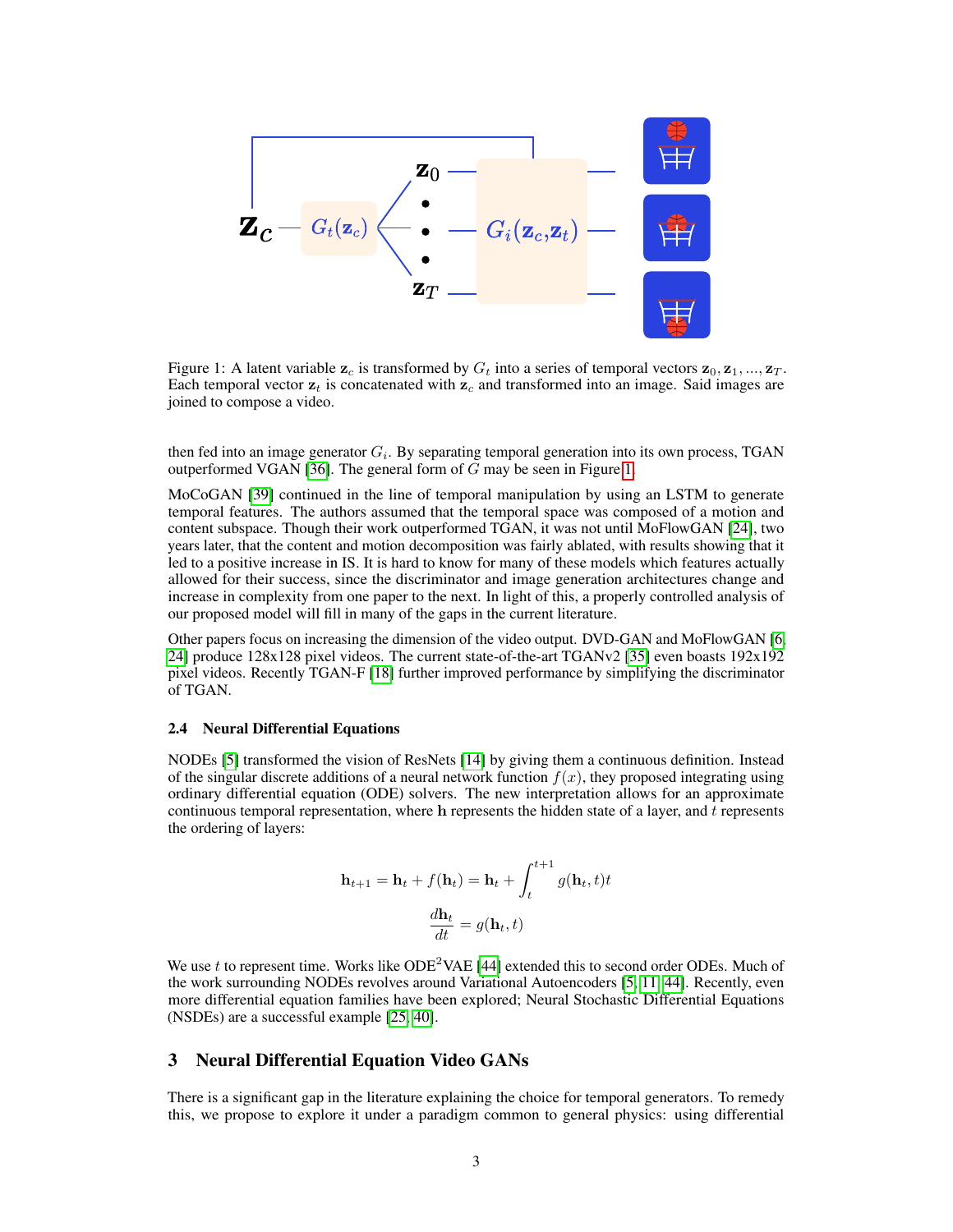

<span id="page-3-0"></span>Figure 2: When compared with typical LSTMs, neural differential equations have more frequent observations, and SDEs have greater potentiality for solutions.

equations to represent temporal dynamics. While using historical image generator functions, we will observe changes in performance metrics with different temporal generator functions. Comparisons between the families of generative functions may be visualized by Figure [2.](#page-3-0)

#### 3.1 Ordinary Differential Equations (ODEs)

Instead of an auto-regressive LSTM or 1D Kernel, a differential equation may be used to model the evolution of a latent variable  $z_t$ . By a learned function  $f(z_t)$ , future  $z_T$  may be found by integrating:

$$
\mathbf{z}_T = \mathbf{z}_0 + \int_0^T f(\mathbf{z}_t, t) dt
$$

$$
\dot{\mathbf{z}}_t = \frac{d\mathbf{z}_t}{dt} = f(\mathbf{z}_t, t)
$$

The image generator  $G_i(\mathbf{z})$  may then produce an image from  $\mathbf{z}_t$ . Using a differential equation the model may account for the finer nuances of traversing the latent space accounting for motion in  $z_{t \leq t+\epsilon \leq t+1}$ . LSTMs only view sparse time steps; the model moves from  $z_t$  to  $z_{t+1}$  never accounting for a  $z_{t+0.5}$ . NODEs allow for the intermediate  $z_t$  values to be traversed, which may potentially lead to better performance as this can more closely approximate a latent trajectory.

The family of NODEs also allows for higher order interpretations of the model. Our  $f(z_t)$  may represent higher orders than simple  $\dot{z}_t$ , such as  $\ddot{z}_t$  or higher. A first-order ODE parameterizes more immediate changes during integration, whereas higher orders represent much more long-term shifts, such as concavity, in the latent variable.

#### 3.2 Stochastic Differential Equations (SDEs)

NODEs allow for path approximations in determinate systems. Every  $z_t$  will produce a single  $z_{t+1}$ , but this isn't reflective of how videos truly function. There is an inherent stochastic nature to how videos progress—actors have a branching tree of decisions and so do particles for their motion. NSDEs may be a good way to represent the random nature present in videos, offering all of the benefits of NODEs while allowing for randomness with their added noise. Under this form, and letting  $\mu(\mathbf{z}_t)$  and  $\sigma(\mathbf{z}_t)$  represent drift and diffusion respectively, we find  $\mathbf{z}_T$  with:

$$
\mathbf{z}_T = \mathbf{z}_0 + \int_0^T \mu(\mathbf{z}_t, t) dt + \int_0^T \sigma(\mathbf{z}_t, t) dW_t
$$

Each of  $\mu(\mathbf{z}_t)$  and  $\sigma(\mathbf{z}_t)$  are parameterized by a neural network.  $W_t$  is a Wiener process, a continuous series of values with Gaussian increments.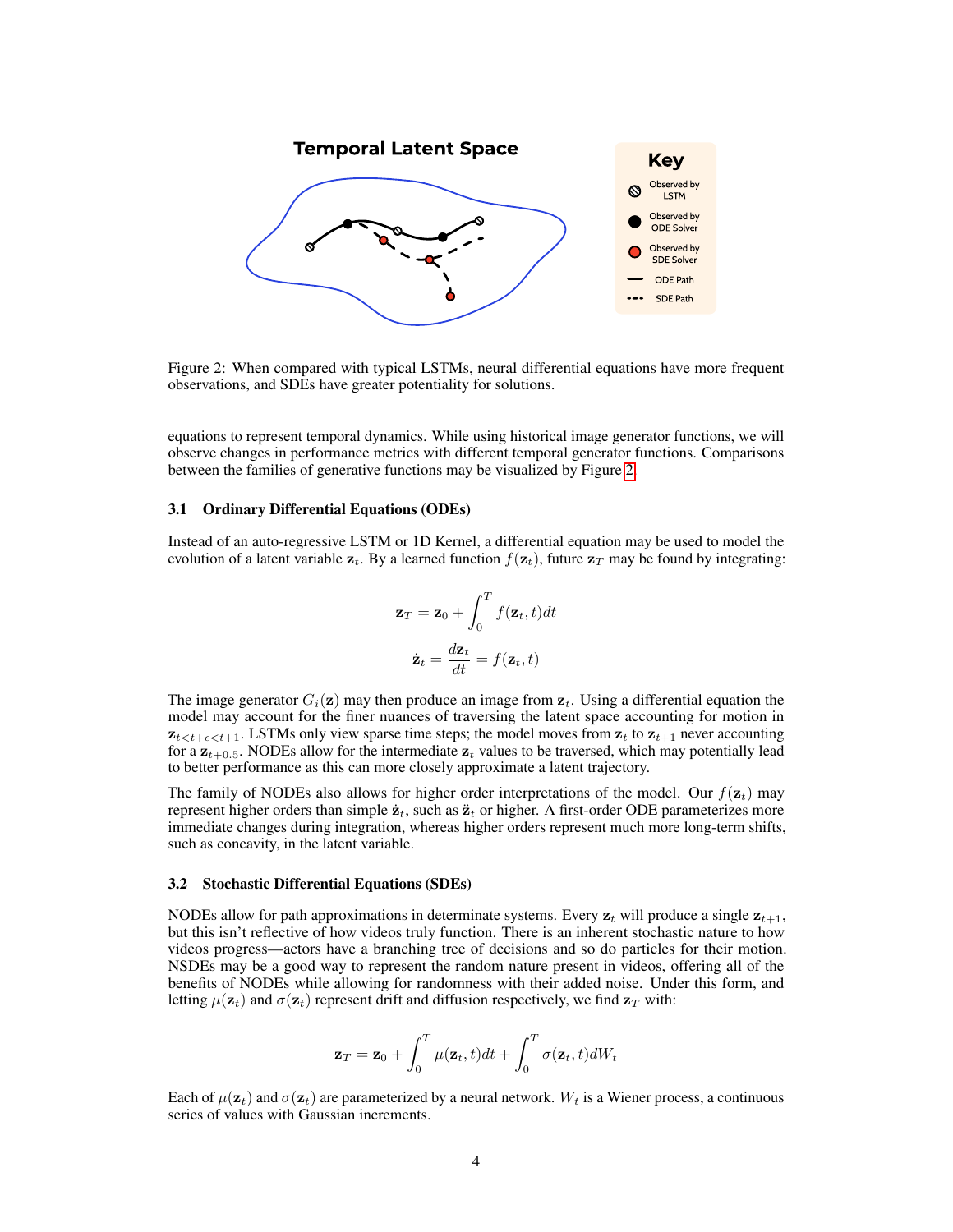The validity of this formulation may be exemplified by thinking about a video of a face changing expressions. If the actor starts out with a neutral face they may then produce a sad one after. However, a smile would be equally likely. By injecting randomness either path may be explored by the model.

# 3.3 Benefits of Differential Equations

Differential equations allow for increased control over how paths are traversed because of their continuous properties. Because  $z_t$  is found by integration, there are two unique characteristics that other modalities do not possess. First,  $z_t$  can be integrated backwards in time allowing the discovery of  $z_{t-n}$ . This can be thought of as what happens before the first frame. Second, if increased frame rates are desired, they can easily be accounted for. The differential equation solver will necessitate evaluations of  $z_{t \leq t+\epsilon \leq t+1}$ . To achieve a higher frame rate, the image generator simply needs to sample some of the intermediate  $z_t$  evaluations. Control like this is impossible in recurrent models.

# 4 Experimental Protocol

The most widely used and comparable metrics for video generation are IS and Fréchet Inception Distance (FID) [\[15\]](#page-5-19). These are calculated by a C3D model [\[38\]](#page-6-22) pretrained on the UCF101 dataset [\[19\]](#page-5-20). Their values quantify visual fidelity of the generated videos. We will observe changes to these metrics as we alter  $G_t$ .

We will train the following models on UCF101:

- TGAN
- MoCoGAN
- TGANv2 (used for Effects of Family and Order only)

Each model will run for 100,000 epochs using the model's originally proposed hyperparameters. IS will be calculated on samples of 2,048 videos every 2,000 epochs. The epoch with the highest IS will be used to calculate the model's final statistics. Using the best performing epoch, five batches of 2,048 videos will be created. FID and IS will be calculated on each batch, and we will report the mean value and standard deviation for each metric.

## 4.1 Finding  $f(x)$

In order to generate videos under this paradigm an appropriate neural network architecture for  $f(x)$ needs to be studied. To find  $f(x)$ , TGAN and MoCoGAN will be trained under different  $G_t$ s. For each,  $z_t$  will be found by integrating  $f(x)$  as a first order NODE. Ablation will occur with the following  $f(x)$ s:  $f : \mathbb{R}^d \to \mathbb{R}^d$  using a single learned layer with a nonlinearity;  $f, g, h : \mathbb{R}^d \to \mathbb{R}^d$ where  $f(x) = (g \circ h)(x)$ , with g and h being also single learned layers with a nonlinearity; and the same functions as the previous setup but with g and h equalizing parameters of each model's original  $G_t$ . Testing these choices of  $f(x)$  across both TGAN and MoCoGAN allows for greater evidence for or against how well each  $f(x)$  generalizes to the task and architecture.

#### 4.2 Effects of Family and Order

With an effective  $f(x)$ , we can ablate the multiple families and orders. TGAN, MoCoGAN, and now TGANv2 will be tested under the following motion generators: the model's original  $G_t$ , the first order ODE, the second order ODE, the third order ODE, and the SDE. For each configuration we will report IS and FID using the process specified earlier.

# 5 Conclusion

Differential equations have theoretical promise for video generation. We would like to experimentally confirm or reject the validity of using Neural Differential Equations as the temporal generator in video GANs. Our work will help fill the gap in the literature pertaining to the choice of  $G_t$ .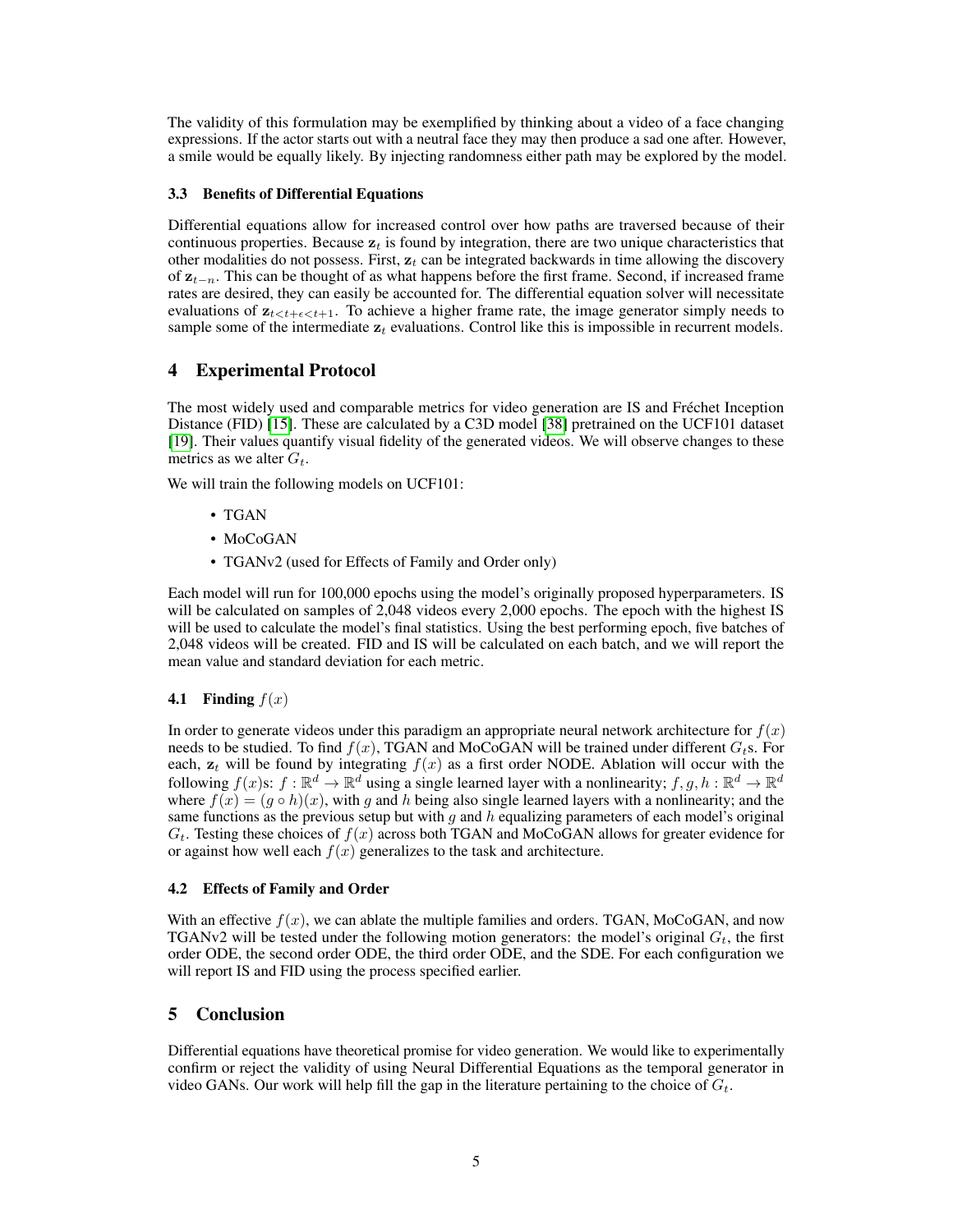# References

- <span id="page-5-7"></span>[1] Martin Arjovsky, Soumith Chintala, and Léon Bottou. "Wasserstein generative adversarial networks". In: *Proceedings of the 34th International Conference on Machine Learning-Volume 70*. 2017, pp. 214–223.
- <span id="page-5-14"></span>[2] Mohammad Babaeizadeh et al. "Stochastic Variational Video Prediction". In: *International Conference on Learning Representations*. 2018.
- <span id="page-5-1"></span>[3] Andrew Brock, Jeff Donahue, and Karen Simonyan. "Large Scale GAN Training for High Fidelity Natural Image Synthesis". In: *International Conference on Learning Representations*. 2018.
- <span id="page-5-11"></span>[4] Wonmin Byeon et al. "Contextvp: Fully context-aware video prediction". In: *Proceedings of the European Conference on Computer Vision (ECCV)*. 2018, pp. 753–769.
- <span id="page-5-6"></span>[5] Ricky T. Q. Chen et al. "Neural Ordinary Differential Equations". In: *Advances in Neural Information Processing Systems 31*. Ed. by S. Bengio et al. Curran Associates, Inc., 2018, pp. 6571–6583. URL: [http : / / papers . nips . cc / paper / 7892 - neural - ordinary](http://papers.nips.cc/paper/7892-neural-ordinary-differential-equations.pdf)  [differential-equations.pdf](http://papers.nips.cc/paper/7892-neural-ordinary-differential-equations.pdf).
- <span id="page-5-4"></span>[6] Aidan Clark, Jeff Donahue, and Karen Simonyan. "Adversarial video generation on complex datasets". In: *arXiv* (2019), arXiv–1907.
- <span id="page-5-13"></span>[7] Emily Denton and Rob Fergus. "Stochastic Video Generation with a Learned Prior". In: *International Conference on Machine Learning*. 2018, pp. 1174–1183.
- <span id="page-5-9"></span>[8] Chelsea Finn, Ian Goodfellow, and Sergey Levine. "Unsupervised learning for physical interaction through video prediction". In: *Advances in neural information processing systems*. 2016, pp. 64–72.
- <span id="page-5-15"></span>[9] Jean-Yves Franceschi et al. *Stochastic Latent Residual Video Prediction*. 2020. arXiv: [2002.](https://arxiv.org/abs/2002.09219) [09219 \[cs.CV\]](https://arxiv.org/abs/2002.09219).
- <span id="page-5-0"></span>[10] Ian Goodfellow et al. "Generative Adversarial Nets". In: *Advances in Neural Information Processing Systems 27*. Ed. by Z. Ghahramani et al. Curran Associates, Inc., 2014, pp. 2672– 2680. URL: [http : / / papers . nips . cc / paper / 5423 - generative - adversarial](http://papers.nips.cc/paper/5423-generative-adversarial-nets.pdf)  [nets.pdf](http://papers.nips.cc/paper/5423-generative-adversarial-nets.pdf).
- <span id="page-5-18"></span>[11] Will Grathwohl et al. "FFJORD: Free-Form Continuous Dynamics for Scalable Reversible Generative Models". In: *International Conference on Learning Representations*. 2018.
- <span id="page-5-8"></span>[12] Ishaan Gulrajani et al. "Improved training of wasserstein gans". In: *Advances in neural information processing systems*. 2017, pp. 5767–5777.
- <span id="page-5-12"></span>[13] Z. Hao, X. Huang, and S. Belongie. "Controllable Video Generation with Sparse Trajectories". In: *2018 IEEE/CVF Conference on Computer Vision and Pattern Recognition*. 2018, pp. 7854– 7863.
- <span id="page-5-17"></span>[14] Kaiming He et al. "Deep residual learning for image recognition". In: *Proceedings of the IEEE conference on computer vision and pattern recognition*. 2016, pp. 770–778.
- <span id="page-5-19"></span>[15] Martin Heusel et al. "Gans trained by a two time-scale update rule converge to a local nash equilibrium". In: *Advances in neural information processing systems*. 2017, pp. 6626–6637.
- <span id="page-5-5"></span>[16] Sepp Hochreiter and Jürgen Schmidhuber. "Long short-term memory". In: *Neural computation* 9.8 (1997), pp. 1735–1780.
- <span id="page-5-10"></span>[17] Jun-Ting Hsieh et al. "Learning to Decompose and Disentangle Representations for Video Prediction". In: *Advances in Neural Information Processing Systems 31*. Ed. by S. Bengio et al. Curran Associates, Inc., 2018, pp. 517–526. URL: [http://papers.nips.cc/paper/](http://papers.nips.cc/paper/7333-learning-to-decompose-and-disentangle-representations-for-video-prediction.pdf) [7333-learning-to-decompose-and-disentangle-representations-for-video](http://papers.nips.cc/paper/7333-learning-to-decompose-and-disentangle-representations-for-video-prediction.pdf)[prediction.pdf](http://papers.nips.cc/paper/7333-learning-to-decompose-and-disentangle-representations-for-video-prediction.pdf).
- <span id="page-5-16"></span>[18] Emmanuel Kahembwe and Subramanian Ramamoorthy. "Lower Dimensional Kernels for Video Discriminators". In: *arXiv preprint arXiv:1912.08860* (2019).
- <span id="page-5-20"></span>[19] Andrej Karpathy et al. "Large-scale video classification with convolutional neural networks". In: *Proceedings of the IEEE conference on Computer Vision and Pattern Recognition*. 2014, pp. 1725–1732.
- <span id="page-5-2"></span>[20] Tero Karras, Samuli Laine, and Timo Aila. "A Style-Based Generator Architecture for Generative Adversarial Networks". In: *2019 IEEE/CVF Conference on Computer Vision and Pattern Recognition (CVPR)*. 2019, pp. 4396–4405.
- <span id="page-5-3"></span>[21] Tero Karras et al. "Analyzing and improving the image quality of stylegan". In: *Proceedings of the IEEE/CVF Conference on Computer Vision and Pattern Recognition*. 2020, pp. 8110–8119.